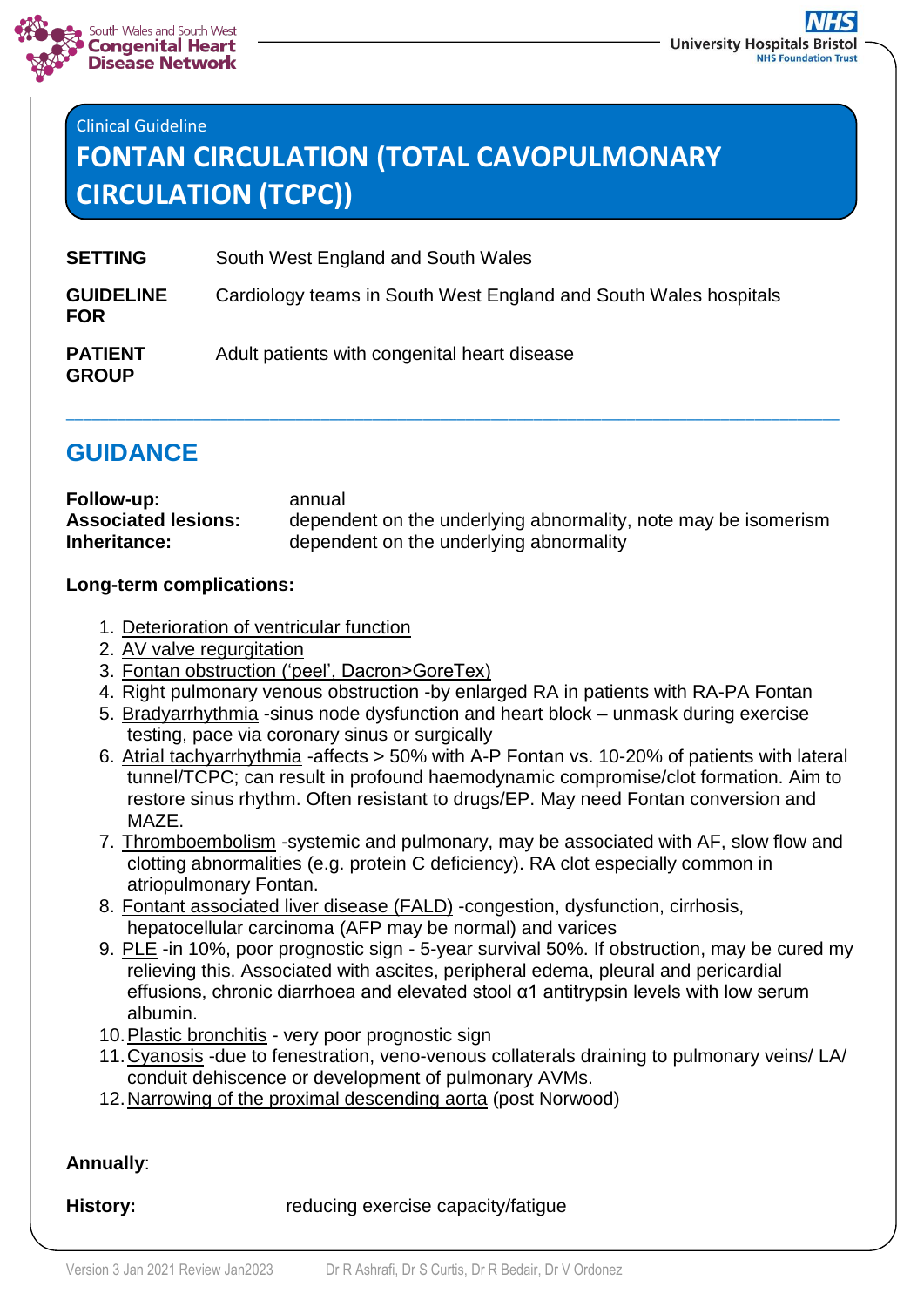

|                                | dyspnoea<br>palpitations<br>syncope<br>haemoptysis/bleeding<br>diarrhoea/recurrent infections think PLE, wt loss think HCC                                                                                                                                                                                                                                                                                                                                           |
|--------------------------------|----------------------------------------------------------------------------------------------------------------------------------------------------------------------------------------------------------------------------------------------------------------------------------------------------------------------------------------------------------------------------------------------------------------------------------------------------------------------|
| Exam:                          | may depend on original anatomy<br>non-pulsatile and high JVP<br>should be quiet on auscultation<br>single S2<br>PSM for AV valve regurgitation<br><b>EDM</b> for AR<br>absent or weak radial pulse post BT shunt<br>hepatomegaly (think obstruction/high pressure, if Glenn this may be<br>the only sign as JVP will not be up)<br>signs of chronic liver disease<br>sats – compare with previous<br>if ascites, peripheral oedema, pleural effusions (look for PLE) |
| ECG:                           | dependent on original anatomy<br>confirm sinus rhythm (compare to old ECG- may be asymptomatic<br>slow IART. Junctional rhythm common)                                                                                                                                                                                                                                                                                                                               |
| Echo:                          | Biphasic flow (increases with inspiration) in SVC and hepatic veins<br>(vmax should be $\langle$ 1.5m/s)<br>systemic ventricular function- TVI values, M-Mode, and strain<br>AV valve regurgitation<br>aortic root and valve<br>thrombus in right atrium<br>fenestration on CFM<br>pulmonary venous return-assess for a gradient in visible veins                                                                                                                    |
| <b>Bloods:</b>                 | FBC, clotting, U+E, ferritin, LFTs, GGT, BNP, aFP, serum protein and<br>albumin. If low albumin, stool $\alpha$ 1 anti-trypsin for PLE.<br>Baseline viral hepatitis and hemochromatosis screen (once only)                                                                                                                                                                                                                                                           |
| Liver imaging:                 | annual USS for cirrhosis/masses/ spleen size, portal HT<br>annual Fibroscan (email to hepatology outpatient coordinator)<br>if endoscopy/MRI/CT as directed by hepatology (Dr James Orr)                                                                                                                                                                                                                                                                             |
| <b>Further investigations:</b> |                                                                                                                                                                                                                                                                                                                                                                                                                                                                      |
| CXR:                           | not routine. Normal heart size and pulmonary vascularity. May see<br>calcification of TCPC.<br>If pleural effusions, search for PLE.                                                                                                                                                                                                                                                                                                                                 |
| <b>CPET:</b>                   | baseline and routinely every 5 years-otherwise if symptoms change or<br>if considering transplant                                                                                                                                                                                                                                                                                                                                                                    |
| <b>Holter:</b>                 | if palpitations, pre-syncope or syncope                                                                                                                                                                                                                                                                                                                                                                                                                              |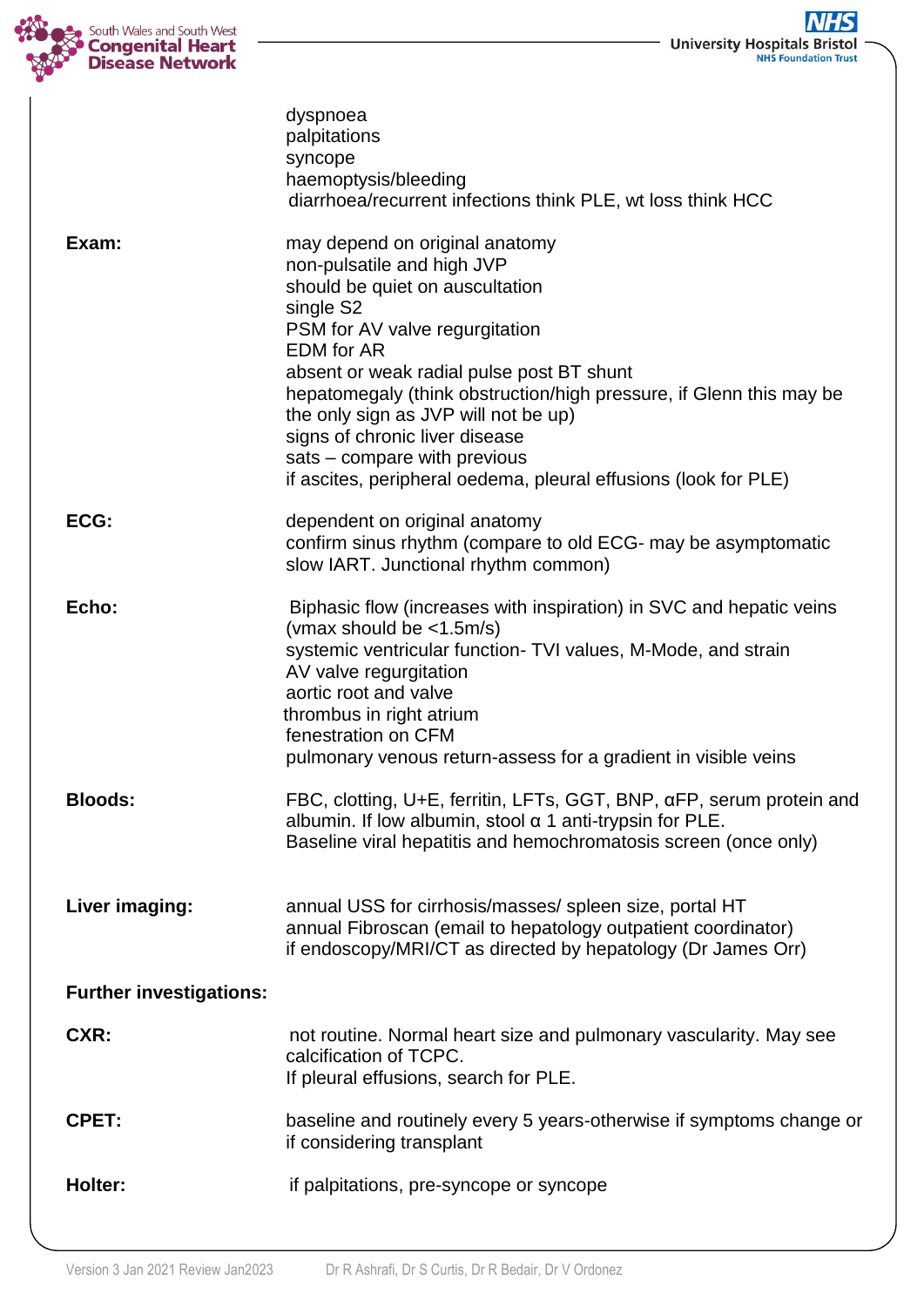

**University Hospitals Bristol** 

| TOE:                          | to assess AV valve regurgitation further for potential surgery                                                                                                                                                                                                                                                                                                           |
|-------------------------------|--------------------------------------------------------------------------------------------------------------------------------------------------------------------------------------------------------------------------------------------------------------------------------------------------------------------------------------------------------------------------|
| <b>Catheter:</b><br>EP study: | if well, every 5-10 years<br>if new symptoms, ventricular dysfunction, arrhythmias, cyanosis or<br>suspected obstruction<br>to assess haemodynamics/ obstruction and cause for worsening<br>cyanosis (AVMs, collaterals)<br>creation of a fenestration may be needed to decrease Fontan<br>pressure<br>if documented atrial arrhythmias. If pacing required- to discuss. |
| <b>MRI:</b>                   | at baseline to confirm anatomy and assess function/patency of Fontan<br>pathway, collaterals and pulmonary vein obstruction by enlarged RA,<br>thrombus, CO<br>repeat if change in symptoms or ventricular function. If well, every 3-5<br>years.                                                                                                                        |
| CT:                           | if suspected thrombus in Fontan or if MRI not possible due to<br>pacemaker.                                                                                                                                                                                                                                                                                              |
| Drugs:                        | Anti-coagulate. No robust data on NOACs.<br>ACE/ARB reasonable if systemic ventricular dysfunction<br>If right atrial isomerism need to be on penicillin and receiving annual<br>pneumovax<br>no hard evidence for pulmonary vasodilators                                                                                                                                |
| Pregnancy:                    | Relatively low risk to woman if uncomplicated Fontan. Avoid if any<br>complication. High risk of miscarriage/severe IUGR/prematurity/fetal<br>death (up to 60%). Pre-pregnancy counselling mandatory.                                                                                                                                                                    |
| <b>Contraception:</b>         | not for COCP/oestrogen containing preparations                                                                                                                                                                                                                                                                                                                           |
| <b>Endocarditis:</b>          | antibiotic prophylaxis before high-risk dental work if prosthetic valve,<br>previous endocarditis, residual defects at the site of or adjacent to the<br>site of prosthetic material                                                                                                                                                                                     |
| <b>Exercise:</b>              | moderate symptom-limited aerobic exercise recommended                                                                                                                                                                                                                                                                                                                    |

### **Discuss if:**

- 13.New ventricular dysfunction/heart failure
- 14.Worsening exercise capacity/cyanosis
- 15.Tachy- or bradyarrhythmias (Fontan conversion may be considered if resistant tachyarrhythmia)
- 16.≥Moderate AV valve or aortic regurgitation
- 17.Fontan obstruction
- 18.Sub-aortic obstruction
- 19.Progressive aortic root dilatation/narrowing with hypertension
- 20.Pulmonary venous obstruction
- 21.PLE (admission, IV Furosemide, albumin solution, sc heparin, spironolactone, prednisolone/budesonide, ACEI, dietitian consultation for high protein low fat diet and salt restriction)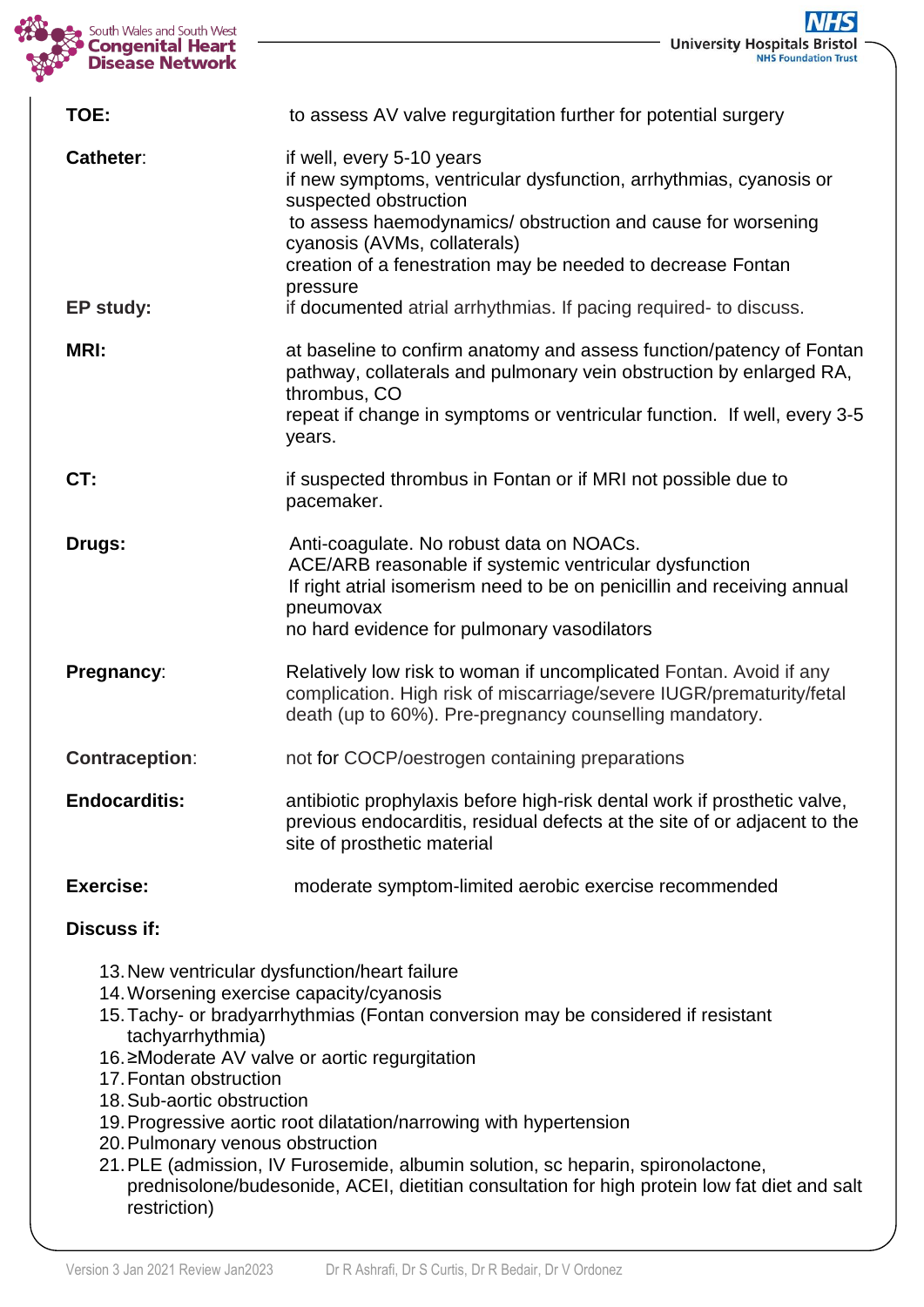

22.Any hepatic complication (be alert for weight loss, derangement of PFTs and abdominal distension (liver malignancy))

| <b>RELATED</b><br><b>DOCUMENTS</b> | Regional Referral Guidance for Adult Patients with Congenital Heart Disease<br>Regional Referral Pathway for Cardiac Disease in Pregnancy                                                                                    |
|------------------------------------|------------------------------------------------------------------------------------------------------------------------------------------------------------------------------------------------------------------------------|
| <b>REFERENCES</b>                  | Baumgartner H, De Backer J, Babu-Narayan SV, Budts W, Chessa M, Diller<br>GP, Lung B, Kluin J, Lang IM, Meijboom F, Moons P. 2020 ESC Guidelines for<br>the management of adult congenital heart disease. Eur Heart J. 2020. |
|                                    | Stout et al. 2018 AHA/ACC Guideline for the Management of Adults With<br>Congenital Heart Disease. Journal of the American College of Cardiology Aug<br>2018, 25255; DOI: 10.1016/j.jacc.2018.08.1029                        |
|                                    | Canadian Adult Congenital Heart Network (www.cachnet.org)                                                                                                                                                                    |
|                                    | Greenway SC, Crossland DS, Hudson M, Martin SR, Myers RP, Prieur T, et<br>al. Fontan-associated liver disease: Implications for heart transplantation. The<br>Journal of Heart and Lung Transplantation 2016;35:26-33.       |
| <b>AUTHORISING</b><br><b>BODY</b>  | Cardiac executive group, BHI                                                                                                                                                                                                 |
| <b>SAFETY</b>                      | None                                                                                                                                                                                                                         |
| <b>QUERIES</b>                     | <b>Bristol:</b> Contact any of the following via UHBristol switchboard – 0117 923<br>0000                                                                                                                                    |
|                                    | Dr S Curtis, Consultant Cardiologist<br>Dr G Szantho, Consultant Cardiologist<br>Dr M Turner, Consultant Cardiologist<br>Dr R Bedair, Consultant Cardiologist                                                                |
|                                    | Cardiff: Specialist ACHD Team - Cardiff via UHWales switchboard - 029<br>2074 7747                                                                                                                                           |
|                                    | Dr N Masani<br>Dr H Wallis<br>Dr DG Wilson<br>ACHD Co-ordinator Elizabeth Corris - 02920 743 892<br>ACHD Specialist Nurse Team Bethan Shiers / Kindre Morgan 02920 744 580                                                   |
|                                    | <b>South Wales: Lead Local Health Board Cardiologists:</b>                                                                                                                                                                   |
|                                    | Abertawe Bro Morgannwg LHB Dr H Wallis 01639 862049<br>Dr C Weston & Dr M Heatley 01792 205666 ext 30836<br>Aneurin Bevan LHB Dr P Campbell 01633 238863                                                                     |